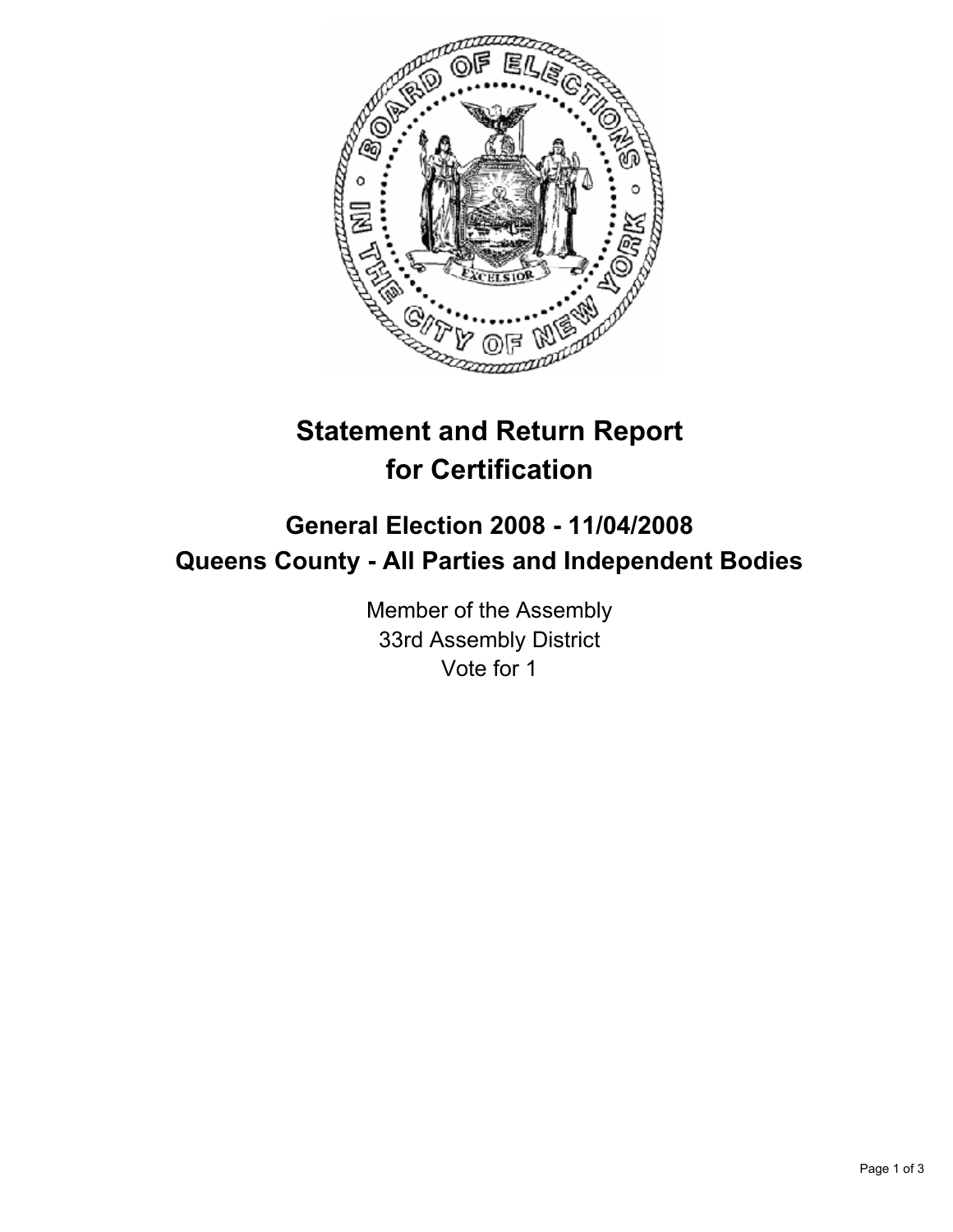

#### **Assembly District 33**

| <b>PUBLIC COUNTER</b>              | 43,260 |
|------------------------------------|--------|
| <b>EMERGENCY</b>                   | 145    |
| ABSENTEE/MILITARY                  | 1,006  |
| AFFIDAVIT                          | 1,498  |
| <b>Total Ballots</b>               | 46,024 |
| BARBARA M CLARK (DEMOCRATIC)       | 32,780 |
| BARBARA M CLARK (WORKING FAMILIES) | 810    |
| JULENE MAYS (WRITE-IN)             |        |
| ROZ ONEIL (WRITE-IN)               |        |
| <b>Total Votes</b>                 | 33,592 |
| Unrecorded                         | 12,432 |